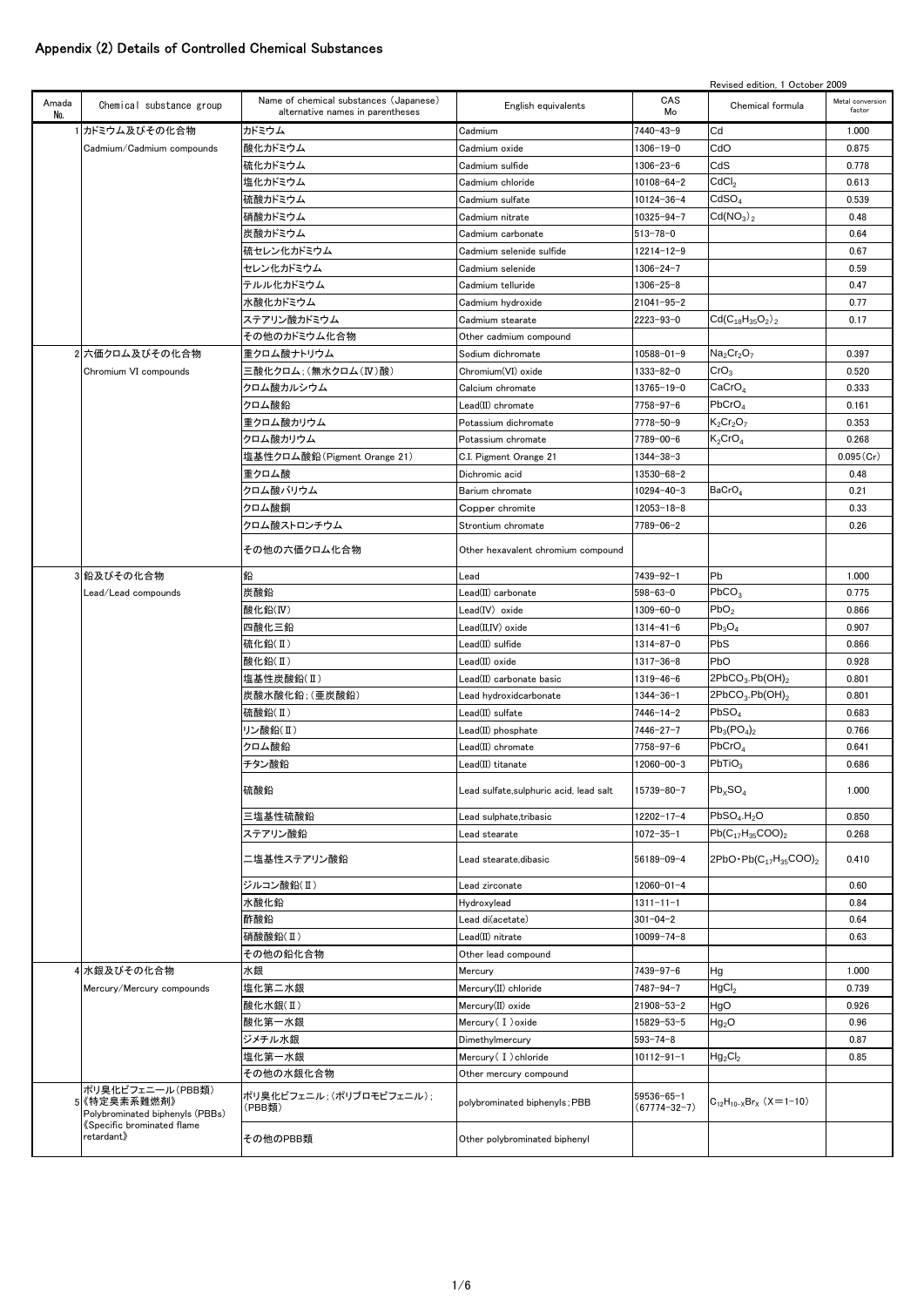|              |                                                                                                                                   |                                                                                                                   |                                                                                                                                                                       |                  | Revised edition, 1 October 2009                                                               |                            |
|--------------|-----------------------------------------------------------------------------------------------------------------------------------|-------------------------------------------------------------------------------------------------------------------|-----------------------------------------------------------------------------------------------------------------------------------------------------------------------|------------------|-----------------------------------------------------------------------------------------------|----------------------------|
| Amada<br>No. | Chemical substance group                                                                                                          | Name of chemical substances (Japanese)<br>alternative names in parentheses                                        | English equivalents                                                                                                                                                   | CAS<br>Mo        | Chemical formula                                                                              | Metal conversion<br>factor |
|              | ポリ臭化ジフェニルエーテル類<br>6 (PBDE類)<br>《特定臭素系難燃剤》<br>Polybrominated diphenyl ethers                                                       | ポリ臭化ジフェニルエーテル;(ポリブロモジフェニ<br>ルエーテル): (ポリブロモジフェニルオキサイド);<br>(ポリブロモビフェニルエーテル): (PBDE:PBDO:<br>PBBE)                  | Polybromodiphenyl ether;<br>polybromodiphenyloxide; polybrominated<br>biphenyl ethers; PBDE; PBDO; PBBE                                                               |                  | $C_{12}H_{10}$ - <sub>x</sub> Br <sub>x</sub> O (X=1-10)                                      |                            |
|              | (PBDEs)<br>《Specific brominated flame<br>retardant》                                                                               | デカブロモジフェニルエーテル; (デカブロモジフェ<br>ニルオキサイド); (DBDPE; DBDPO)                                                             | Decabromodiphenyl ether;<br>decabromodiphenyloxide; DBDPE;<br><b>DBDPO</b>                                                                                            | $1163 - 19 - 5$  | $C_{12}Br_{10}O$                                                                              |                            |
|              |                                                                                                                                   | テトラブロモジフェニルエーテル                                                                                                   | Tetrabromodiphenyl ethers                                                                                                                                             | 40088-47-9       |                                                                                               |                            |
|              |                                                                                                                                   | ペンタブロモジフェニルエーテル: (ペンタブロモジ<br>フェニルオキサイド)                                                                           | Pentabromodiphenyl ether;<br>pentabromodiphenvloxide                                                                                                                  | $32534 - 81 - 9$ | $C_{12}H_5Br_5O$                                                                              |                            |
|              |                                                                                                                                   | ヘキサブロモジフェニルエーテル ; (ヘキサブロモ<br>ジフェニルオキサイド)                                                                          | Hexabromodiphenyl ether;<br>hexabromodiphenyloxide                                                                                                                    | 36483-60-0       | $C_{12}H_4Br_6O$                                                                              |                            |
|              |                                                                                                                                   | ヘプタブロモジフェニルエーテル                                                                                                   | Heptabromodiphenylether                                                                                                                                               | 68928-80-3       |                                                                                               |                            |
|              |                                                                                                                                   | オクタブロモジフェニルエーテル: (オクタブロモジ                                                                                         | Octabromodiphenyl ether;                                                                                                                                              | 32536-52-0       | $C_{12}H_2Br_8O$                                                                              |                            |
|              |                                                                                                                                   | フェニルオキサイド); (OBDO)                                                                                                | octabromodiphenyloxide                                                                                                                                                |                  |                                                                                               |                            |
|              |                                                                                                                                   | ノナブロモジフェニルエーテル                                                                                                    | Nonabromodiphenylether                                                                                                                                                | 63936-56-1       |                                                                                               |                            |
|              |                                                                                                                                   | デカブロモジフェニルエーテル                                                                                                    | Decabromodiphenyl ether                                                                                                                                               | $1163 - 19 - 5$  |                                                                                               |                            |
|              |                                                                                                                                   | その他のPBDE類                                                                                                         | Other polybrominated diphenyl ether                                                                                                                                   |                  |                                                                                               |                            |
|              | ジーμーオキソージーnーブチルースタンイ<br>オヒドロキシボラン(DBB)<br>Di-[mu]-oxo-di-n-<br>butylstanniohydroxyborane(DBB)<br>《Specified organic tin Compound》 | ジーμーオキソージーnーブチルースタンイオヒドロキシ<br> ボラン: (DBB): (ジブチルスズ水酸化ホウ素)                                                         | Dibutyltin hydrogen borate                                                                                                                                            | 75113-37-0       |                                                                                               |                            |
|              | トリブチルスズ類(TBT類)・<br>8トリフェニルスズ類(TPT類)<br>《特定有機スズ化合物》<br>Tributyltine(TBTs)/Triphenyltin(TPT                                         | トリフェニルスズ=N.N-ジメチルジチオカルバマー                                                                                         | Triphenyltin N,N'-<br>dimethyldithiocarbamate                                                                                                                         | $1803 - 12 - 9$  | $(C_6H_5)_3$ Sn $(CH_3)_2$ NCS <sub>2</sub>                                                   |                            |
|              | 《Organic tin Compounds》                                                                                                           | トリフェニルスズ=フルオリド                                                                                                    | Triphenyltin fluoride                                                                                                                                                 | $379 - 52 - 2$   | $\left( \mathsf{C}_6\mathsf{H}_5 \right)_{3}$ SnF                                             |                            |
|              |                                                                                                                                   | トリフェニルスズ=アセタート                                                                                                    | Triphenyltin acetate                                                                                                                                                  | $900 - 95 - 8$   | $(C_6H_5)_3$ SnOCOCH <sub>3</sub>                                                             |                            |
|              |                                                                                                                                   | トリフェニルスズ=クロリド                                                                                                     | Triphenyltin chloride                                                                                                                                                 | $639 - 58 - 7$   | (C <sub>6</sub> H <sub>5</sub> ) <sub>3</sub> SnCl                                            |                            |
|              |                                                                                                                                   | トリフェニルスズ=ヒドロキシド                                                                                                   | Triphenyltin hydroxide                                                                                                                                                | $76 - 87 - 9$    | $(C_6H_5)_3$ SnOH                                                                             |                            |
|              |                                                                                                                                   | トリフェニルスズ脂肪酸塩(脂肪酸の炭素数が、<br>9,10 または11のものに限る)                                                                       | Triphenyltin fatty acid salts (C=9-11)                                                                                                                                | $47672 - 31 - 1$ |                                                                                               |                            |
|              |                                                                                                                                   | トリフェ ニルスズ=クロロアセタート                                                                                                | Triphenyltin chloroacetate                                                                                                                                            | 7094-94-2        | (C <sub>6</sub> H <sub>5</sub> ) <sub>3</sub> SnOCOCH <sub>2</sub> Cl                         |                            |
|              |                                                                                                                                   | トリブチルスズ=メタクリラート                                                                                                   | Tributyltin methacrylate                                                                                                                                              | 2155-70-6        | $(\mathsf{C_4H_9})_3\mathsf{SnC_4H_5O_2}$                                                     |                            |
|              |                                                                                                                                   | ビス(トリブチルスズ)=フマラート                                                                                                 | Bis(tributyltin) fumarate                                                                                                                                             | $6454 - 35 - 9$  | $C_2H_2(COO)_2((C_4H_9)_3Sn)_2$                                                               |                            |
|              |                                                                                                                                   | トリブチルスズ=フルオリド                                                                                                     | Tributyltin fluoride                                                                                                                                                  | $1983 - 10 - 4$  | $\left( \mathsf{C}_{4}\mathsf{H}_{9}\right) _{3}\mathsf{SnF}$                                 |                            |
|              |                                                                                                                                   | トリブチルスズ=2.3-ジブロモスクシナート                                                                                            | Bis(tributyltin) 2,3-dibromosuccinate                                                                                                                                 | 31732-71-5       | $((C_4H_9)_3Sn)_2C_2H_2(Br)_2(CO)$<br>$O)_2$                                                  |                            |
|              |                                                                                                                                   | トリブチルスズ=アセタート                                                                                                     | Tributyltin acetate                                                                                                                                                   | $56 - 36 - 0$    | $(C_4H_9)_3$ SnOCOCH <sub>3</sub>                                                             |                            |
|              |                                                                                                                                   | トリブチルスズ=ラウラート                                                                                                     | Tributyltin laurate                                                                                                                                                   | $3090 - 36 - 6$  | $(C_4H_9)_3SnC_{12}H_{23}O_2$                                                                 |                            |
|              |                                                                                                                                   | トリブチルスズ=フタラート                                                                                                     | Bis(tributyltin) phthalate                                                                                                                                            | 4782-29-0        | $(C_6H_4)(COO)_2((C_4H_9)_3Sn)_2$                                                             |                            |
|              |                                                                                                                                   | アルキル=アクリラート・メチル=メタクリラート・トリ<br>ブチルスズ=メタクリラート、共重合物(アルキル=<br>アクリラートのアルキル基の炭素数が8のものに<br> 限る)                          | Copolymer of alkyl acrylate, methyl<br>methacrylate and tributyltin<br>methacrylate(alkyl; C=8)                                                                       |                  |                                                                                               |                            |
|              |                                                                                                                                   | トリブチルスズ=スルファマート                                                                                                   | Tributyltin sulfamate                                                                                                                                                 | 6517-25-5        | $\rm (C_4H_9)_3SnSO_3NH_2$                                                                    |                            |
|              |                                                                                                                                   | ビス(トリブチルスズ)=マレアート                                                                                                 | Bis(tributyltin) maleate                                                                                                                                              | 14275-57-1       | $C_2H_2(COO)_2((C_4H_9)_3Sn)_2$                                                               |                            |
|              |                                                                                                                                   | トリブチルスズ=クロリド                                                                                                      | Tributyltin chloride                                                                                                                                                  | $1461 - 22 - 9$  | $(C_4H_9)_3$ SnCl                                                                             |                            |
|              |                                                                                                                                   | トリブチルスズ=シクロペンタンカルボキシラート及 Mixture of tributyltin<br>びこの類縁化合物の混合物(トリブチルすずナフ<br>テート)                                 | cyclopentanecarboxylate and its<br>analogs (Tributyltin naphthenate)                                                                                                  | 85409-17-2       | (C <sub>4</sub> H <sub>9</sub> ) <sub>3</sub> SnCO <sub>3</sub> C <sub>5</sub> H <sub>9</sub> |                            |
|              |                                                                                                                                   | トリブチルスズ=1,2,3,4,4a,4b,5,6,10,10a-デカヒド<br>ロー7-イソプロピル−1,4a−ジメチル−1−フェナントレ<br>ンカルボキシラート及びこの類縁化合物の混合物<br>(トリブチルすずロジン塩) | Mixture of tributyltin<br>-7−0.2,3,4,4a,4b,5,6,10,10a−decahydro,<br>isopropyl-1,4a-dimethyl-1-<br>phenanthlenecarboxylate and its<br>analogs (Tributyltin rosin salt) | 26239-64-5       | $C_{32}H_{56}O_2$ Sn                                                                          |                            |
|              |                                                                                                                                   | ビス(トリブチルスズ)=オキシド; (TBTO)                                                                                          | Bis(tri-n-butyltin) oxide                                                                                                                                             | $56 - 35 - 9$    | $O(Sn(C_4H_9)_3)_2$                                                                           |                            |
|              |                                                                                                                                   | その他のトリブチルスズ類; (TBT)、トリフェニル<br>スズ類; (TPT)                                                                          | Other Tributyl Tin & Triphenyl Tin                                                                                                                                    |                  |                                                                                               |                            |
|              | 9ポリ塩化ビフェニル類(PCB類)<br>Polychlorinated biphenyls (PCBs)                                                                             | ポリ塩化ビフェニル; (塩素化ビフェニル); (PCB)                                                                                      | PCB; Polychlorinated biphenyls                                                                                                                                        | 1336-36-3        | $C_{12}H_{10-X}Cl_X$ (X=1-10)                                                                 |                            |
|              | 10 ポリ塩化ターフェニル; (PCT類)<br>Polychlorinated terphenyls (PCTs)                                                                        | ポリ塩化ターフェニル; (PCT)                                                                                                 | Polychlorinated terphenyls                                                                                                                                            | 61788-33-8       |                                                                                               |                            |
|              |                                                                                                                                   | その他のPCB類/PCT類                                                                                                     | Other PCB/PCT                                                                                                                                                         |                  |                                                                                               |                            |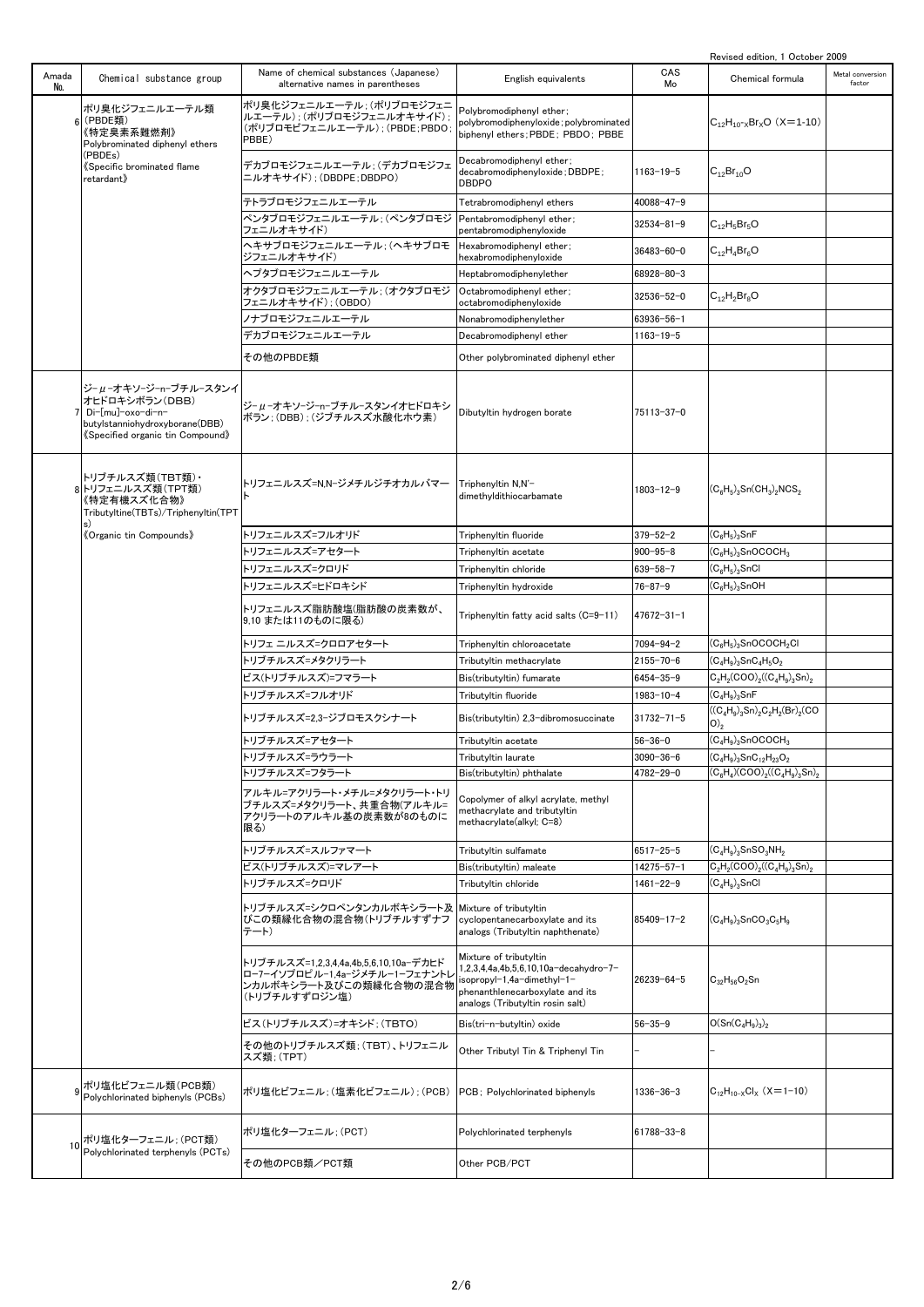|              |                                                                    |                                                                            |                                                                                |                                                         | Revised edition, 1 October 2009                                           |                            |
|--------------|--------------------------------------------------------------------|----------------------------------------------------------------------------|--------------------------------------------------------------------------------|---------------------------------------------------------|---------------------------------------------------------------------------|----------------------------|
| Amada<br>No. | Chemical substance group                                           | Name of chemical substances (Japanese)<br>alternative names in parentheses | English equivalents                                                            | CAS<br>Mo                                               | Chemical formula                                                          | Metal conversion<br>factor |
| 11           | ポリ塩化ナフタレン(PCN) (塩素数が <br>3以上)                                      | ポリ塩化ナフタレン<br>[塩素数が3以上]                                                     | Polychlorinated Naphthalenes<br>(CI≧3)                                         | 70776-03-3                                              | $C_{10}H_{8-X}Cl_X$ (X $\geq$ 3)                                          |                            |
|              | Polychlorinated naphthalenes (more                                 | トリクロロナフタリン                                                                 | Trichloronaphthalene                                                           | 1321-65-9                                               | $C_{10}H_5Cl_3$                                                           |                            |
|              | than 3 chlorine atoms)                                             | テトラクロロナフタリン                                                                | Tetrachloronaphthalene                                                         | 1335-88-2                                               | $C_{10}H_4Cl_4$                                                           |                            |
|              |                                                                    | ペンタクロロナフタリン                                                                | Pentachloronaphthalene                                                         | 1321-64-8                                               | $C_{10}H_3Cl_5$                                                           |                            |
|              |                                                                    | オクタクロロナフタリン                                                                | Octachloronaphthalene                                                          | $2234 - 13 - 1$                                         | $C_{10}Cl_8$                                                              |                            |
|              |                                                                    | その他のポリ塩化ナフタレン<br>[塩素数が3以上]                                                 | Other polychlorinated Naphthalene<br>(CI≧3)                                    |                                                         |                                                                           |                            |
|              | 12 短鎖型塩化パラフィン<br>・塩化パラフィン(CP)<br>Short chain chlorinated paraffins | 塩化パラフィン:(塩素化パラフィン):(クロロパラ<br>フィン)…[炭素数10−13, 塩素50wt%以上]                    | Short-chain Chlorinated paraffine<br>(C10-13, Cl≧50 wt%)                       | 85535-84-8                                              |                                                                           |                            |
|              | /Chlorinated paraffins(CP)                                         | その他の短鎖型塩化パラフィン                                                             | Other Short Chain Chlorinated Paraffin                                         |                                                         |                                                                           |                            |
| 13           | アスベスト類<br>Asbestos                                                 | アスベスト(総称);(石綿)                                                             | Asbestos                                                                       | 1332-21-4<br>$(132207 - 32 - 0)$<br>$(132207 - 33 - 1)$ |                                                                           |                            |
|              |                                                                    | アクチノイト: (陽起石)                                                              | Actinolite                                                                     | 77536-66-4                                              |                                                                           |                            |
|              |                                                                    | アモサイト: (鉄珪酸マグネシウム塩): (茶石綿)                                                 | Amosite                                                                        | 12172-73-5                                              | $(Mg, Fe)$ <sub>7</sub> Si <sub>8</sub> O <sub>22</sub> (OH) <sub>2</sub> |                            |
|              |                                                                    | アンソフィライト: (鉄珪酸ナトリウム塩): (直閃石)                                               | Anthophyllite                                                                  | 77536-67-5                                              |                                                                           |                            |
|              |                                                                    | クリソタイル:(単純珪酸マグネシウム塩):(白石<br>綿): (温石綿)                                      | Chrysotile                                                                     | 12001-29-5                                              | $Mg_3Si_2O_5(OH)_4$                                                       |                            |
|              |                                                                    | クロシドライト:(鉄珪酸ナトリウム塩);(青石綿)                                                  | Crocidolite                                                                    | 12001-28-4                                              | $Na2Fe5(Si8O22) (OH)2$                                                    |                            |
|              |                                                                    | トレモライト                                                                     | Tremolite                                                                      | 77536-68-6                                              |                                                                           |                            |
|              |                                                                    | その他のアスベスト類                                                                 | Other asbesto                                                                  |                                                         |                                                                           |                            |
|              |                                                                    |                                                                            |                                                                                |                                                         |                                                                           |                            |
| 14           | ダイオキシン類                                                            | ダイオキシン類; (アセトメトキサン)                                                        | dioxins                                                                        | $828 - 00 - 2$                                          |                                                                           |                            |
|              | Dioxins                                                            | 2,3,7,8-テトラクロロジベンゾ-p-ジオキシン:<br>(2,3,7,8–TCDD)                              | 2,3,7,8-Tetrachlorodibenzo-p-dioxin<br>(TCDD)                                  | $1746 - 01 - 6$                                         | $C_{12}H_4Cl_4O_2$                                                        |                            |
|              |                                                                    | 1.2.3.4.7.8-ヘキサクロロジベンゾーpージオキシン:<br>(1,2,3,4,7,8-HCDD)                      | 1,2,3,4,7,8-Hexachlorodibenzo-p-dioxin                                         | 39227-28-6                                              | $C_{12}H_2Cl_6O_2$                                                        |                            |
|              |                                                                    | 1.2.3.6.7.8-ヘキサクロロジベンゾーpージオキシン                                             | Hexachlorodibenzodioxin                                                        | $34465 - 46 - 8$                                        |                                                                           |                            |
|              |                                                                    | 1.2.3.7.8.9-ヘキサクロロジベンゾーpージオキシン                                             | 1,2,3,7,8,9-Hexachlorodibenzo-p-dioxin                                         | 19408-74-3                                              |                                                                           |                            |
|              |                                                                    | 1,2,3,4,6,7,8-ヘプタクロロジベンゾーpージオキシン                                           | 1,2,3,4,6,7,8-Heptachlorodibenzo-p-<br>dioxin                                  | 35822-46-9                                              |                                                                           |                            |
|              |                                                                    | 1.2.3.7.8-ペンタクロロジベンゾーpージオキシン                                               | 1,2,3,7,8-Pentachloro dibenzofuran                                             | $57117 - 41 - 6$                                        |                                                                           |                            |
|              |                                                                    | その他のダイオキシン類                                                                | Other dioxins                                                                  |                                                         |                                                                           |                            |
| 15           | オゾン層破壊物質                                                           | CFC<br>(モントリオール議定書附属書A グループ I :Class I )                                   | CFCs(Annex A Group I substances in<br>the Montreal Protocol)                   |                                                         |                                                                           |                            |
|              | Ozone depleting substances                                         | CFC-11; (トリクロロフルオロメタン)                                                     | CFC-11                                                                         | 75–69–4                                                 | CFCI <sub>3</sub>                                                         |                            |
|              |                                                                    | CFC-12; (ジクロロジフルオロメタン)                                                     | $CFC-12$                                                                       | $75 - 71 - 8$                                           | $CF_2Cl_2$                                                                |                            |
|              |                                                                    | CFC-113; (トリクロロトリフルオロエタン)                                                  | CFC-113                                                                        | $76 - 13 - 1$                                           | $C_2F_3Cl_3$                                                              |                            |
|              |                                                                    | CFC-114; (ジクロロテトラフルオロエタン)                                                  | CFC-114                                                                        | 1320-37-2                                               | $C_2F_4Cl_2$                                                              |                            |
|              |                                                                    | CFC-115; (クロロペンタフルオロエタン)                                                   | CFC-115                                                                        | $76 - 15 - 3$                                           | $C_2F_5Cl$                                                                |                            |
|              |                                                                    |                                                                            |                                                                                |                                                         |                                                                           |                            |
|              |                                                                    | ハロン<br>(モントリオール議定書附属書A グループⅡ :Class I )                                    | Halons(Annex A Group II substances in<br>the Montreal Protocol)                |                                                         |                                                                           |                            |
|              |                                                                    | ハロン-1211;(ブロモクロロジフルオロメタン)                                                  | Halon 1211                                                                     | $353 - 59 - 3$                                          | $CF_2BrCl$                                                                |                            |
|              |                                                                    | ハロン-1301;(ブロモトリフルオロメタン)                                                    | Halon 1301                                                                     | $75 - 63 - 8$                                           | $CF_3Br$                                                                  |                            |
|              |                                                                    | ハロンー2402;(ジブロモテトラフルオロエタン)                                                  | <b>Halon 2402</b>                                                              | 124-73-2                                                | $C_2F_4Br_2$                                                              |                            |
|              |                                                                    | その他のCFC<br>(モントリオール議定書附属書B グループ I :Class I )                               | CFCs(Annex B Group I substances in<br>the Montreal Protocol)                   |                                                         |                                                                           |                            |
|              |                                                                    | CFC-13; (クロロトリフルオロメタン)                                                     | $CFC-13$                                                                       | $75 - 72 - 9$                                           | CF <sub>3</sub> Cl                                                        |                            |
|              |                                                                    | CFC-111; (ペンタクロロフルオロエタン)                                                   | CFC-111                                                                        | $354 - 56 - 3$                                          | $C_2FCI_5$                                                                |                            |
|              |                                                                    | CFC-112; (テトラクロロジフルオロエタン)                                                  | CFC-112                                                                        | 28605-74-5                                              | $C_2F_2Cl_4$                                                              |                            |
|              |                                                                    | CFC-211; (ヘプタクロロフルオロプロパン)                                                  | CFC-211                                                                        | 135401-87-5                                             | $C_3$ FCI <sub>7</sub>                                                    |                            |
|              |                                                                    | CFC-212; (ヘキサクロロジフルオロプロパン)                                                 | CFC-212                                                                        | $3182 - 26 - 1$                                         | $C_3F_2Cl_6$                                                              |                            |
|              |                                                                    | CFC-213; (ペンタクロロトリフルオロプロパン)                                                | CFC-213                                                                        | $2354 - 06 - 5$                                         | $C_3F_3Cl_5$                                                              |                            |
|              |                                                                    | CFC-214; (テトラクロロテトラフルオロプロパン)                                               | CFC-214                                                                        | $2268 - 46 - 4$                                         | $C_3F_4Cl_4$                                                              |                            |
|              |                                                                    | CFC-215; (トリクロロペンタフルオロプロパン)                                                | CFC-215                                                                        | $1652 - 81 - 9$                                         | $C_3F_5Cl_3$                                                              |                            |
|              |                                                                    | CFC-216; (ジクロロヘキサフルオロプロパン)                                                 | CFC-216                                                                        | $661 - 97 - 2$                                          | $C_3F_6Cl_2$                                                              |                            |
|              |                                                                    | CFC-217; (クロロヘプタフルオロプロパン)                                                  | CFC-217                                                                        | $422 - 86 - 6$                                          | $C_3F_7Cl$                                                                |                            |
|              |                                                                    | 塩化炭素<br>(モントリオール議定書附属書B グループⅡ :Class I )                                   | Carbon tetrachloride(Annex B Group II<br>substance in the Montreal Protocol)   |                                                         |                                                                           |                            |
|              |                                                                    | 四塩化炭素;(テトラクロロメタン)                                                          | Carbon tetrachloride                                                           | $56 - 23 - 5$                                           | CCI <sub>4</sub>                                                          |                            |
|              |                                                                    |                                                                            |                                                                                |                                                         |                                                                           |                            |
|              |                                                                    | 1, 1, 1ートリクロロエタン<br>(モントリオール議定書附属書B グループⅢ : Class I )                      | 1,1,1-trichloroethane(Annex B Group III<br>substance in the Montreal Protocol) |                                                         |                                                                           |                            |
|              |                                                                    | 1, 1, 1-トリクロロエタン                                                           | 1,1,1-trichloroethane                                                          | $71 - 55 - 6$                                           | $C_2H_3Cl_3$                                                              |                            |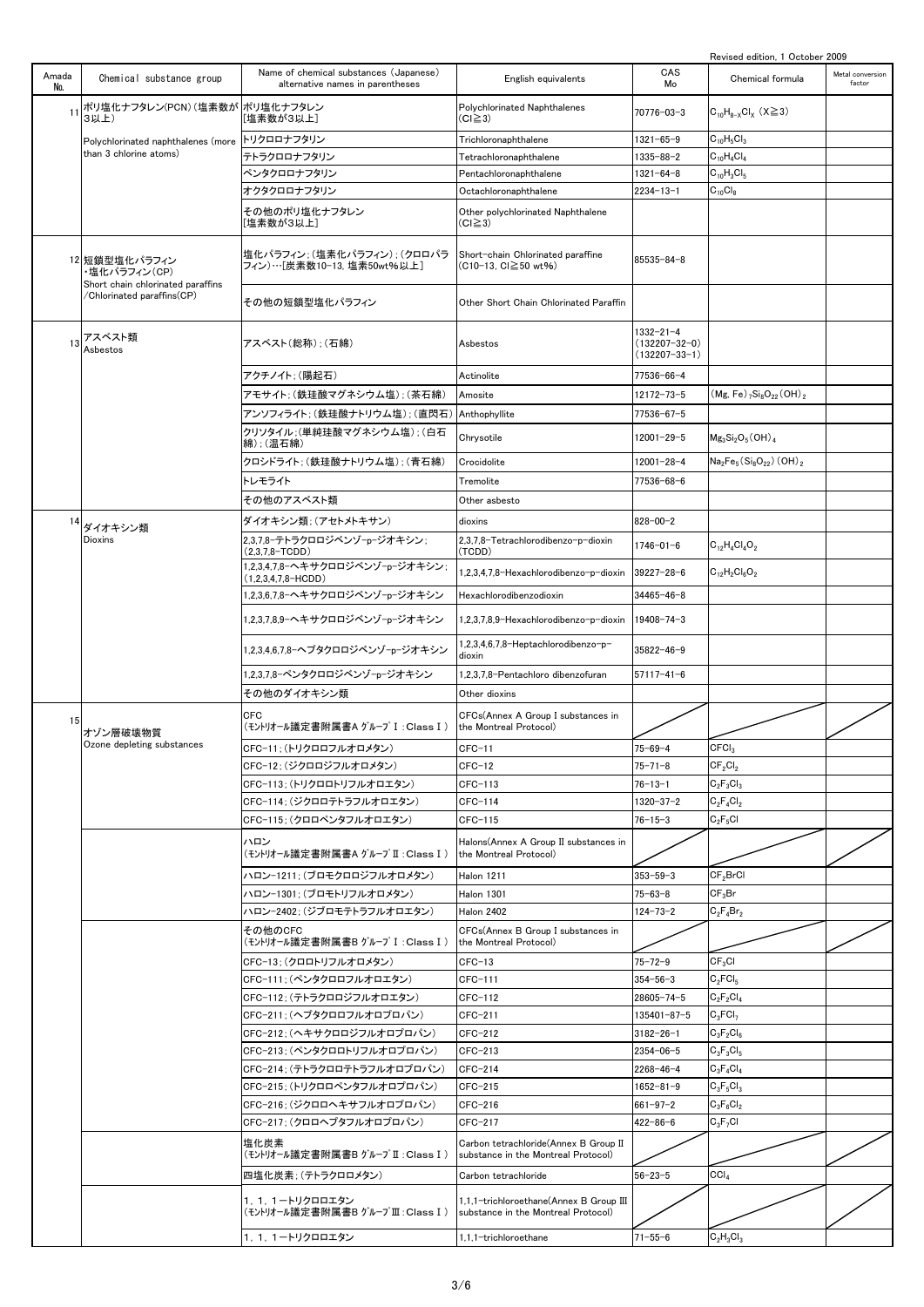|              |                                                          |                                                                            |                                                                           |                 | Revised edition, 1 October 2009 |                            |
|--------------|----------------------------------------------------------|----------------------------------------------------------------------------|---------------------------------------------------------------------------|-----------------|---------------------------------|----------------------------|
| Amada<br>No. | Chemical substance group                                 | Name of chemical substances (Japanese)<br>alternative names in parentheses | English equivalents                                                       | CAS<br>Mo       | Chemical formula                | Metal conversion<br>factor |
| 15           | ≪続き≫オゾン層破壊物質                                             | HBFC<br>(モントリオール議定書附属書C グループⅡ :Class I )                                   | <b>HBFCs</b><br>(Annex C Group II substances in the<br>Montreal Protocol) |                 |                                 |                            |
|              | Ozone depleting substances                               | ジブロモフルオロメタン                                                                | Dibromofluoromethane                                                      | 1868-53-7       | CHFBr <sub>2</sub>              |                            |
|              |                                                          | ブロモジフルオロメタン: (HBFC-22B1)                                                   | Bromodifluoromethane                                                      | $1511 - 62 - 2$ | CHF <sub>2</sub> Br             |                            |
|              |                                                          | ブロモフルオロメタン                                                                 | Bromofluoromethane                                                        | $373 - 52 - 4$  | $CH_2F_{Br}$                    |                            |
|              |                                                          | テトラブロモフルオロエタン                                                              | Tetrabromofluoroethane                                                    | $306 - 80 - 9$  | $C_2$ HFB $r_4$                 |                            |
|              |                                                          | トリブロモジフルオロエタン                                                              | Tribromodifluoroethane                                                    |                 | $C_2HF_2Br_3$                   |                            |
|              |                                                          | ジブロモトリフルオロエタン                                                              | Dibromotrifluoroethane                                                    | $354 - 04 - 1$  | $C_2HF_3Br_2$                   |                            |
|              |                                                          | ブロモテトラフルオロエタン                                                              | Bromotetrafluoroethane                                                    | $124 - 72 - 1$  | $C_2HF_4Br$                     |                            |
|              |                                                          | トリブロモフルオロエタン                                                               | Tribromofluoroethane                                                      |                 | $C_2H_2FBr_3$                   |                            |
|              |                                                          | ジブロモジフルオロエタン                                                               | Dibromodifluoroethane                                                     | $75 - 82 - 1$   | $C_2H_2F_2Br_2$                 |                            |
|              |                                                          | ブロモトリフルオロエタン: (2-ブロモー1.1.1-トリフルオロ<br>エタン)                                  | Bromotrifluoroethane                                                      | $421 - 06 - 7$  | $C_2H_2F_3Br$                   |                            |
|              |                                                          | ジブロモフルオロエタン                                                                | Dibromofluoroethane                                                       | $358 - 97 - 4$  | $C_2H_3FBr_2$                   |                            |
|              |                                                          | ブロモジフルオロエタン                                                                | Bromodifluoroethane                                                       |                 | $C_2H_3F_2Br$                   |                            |
|              |                                                          | ブロモフルオロエタン                                                                 | Bromofluoroethane                                                         | $762 - 49 - 2$  | $C_2H_4FBr$                     |                            |
|              |                                                          | ヘキサブロモフルオロプロパン                                                             | Hexabromofluoropropane                                                    |                 | $C_3$ HFB $r_6$                 |                            |
|              |                                                          | ・リブロモテトラフルオロプロパン                                                           | Tribromotetrafluoropropane                                                |                 | $C_3HF_4Br_3$                   |                            |
|              |                                                          | ペンタブロモジフルオロプロパン                                                            | Pentabromodifluoropropane                                                 |                 | $C_3HF_2Br_5$                   |                            |
|              |                                                          | テトラブロモトリフルオロプロパン                                                           | Tetrabromotrifluoropropane                                                |                 | $C_3HF_3Br_4$                   |                            |
|              |                                                          | トリブロモテトラフルオロプロパン                                                           | Tribromotetrafluoropropane                                                |                 | $C_3HF_4Br_3$                   |                            |
|              |                                                          | ジブロモペンタフルオロプロパン                                                            | Dibromopentafluoropropane                                                 | $431 - 78 - 7$  | $C_3HF_5Br_2$                   |                            |
|              |                                                          | ブロモヘキサフルオロプロパン                                                             | Bromohexafluoropropane                                                    | $2252 - 79 - 1$ | $C_3HF_6Br$                     |                            |
|              |                                                          | ペンタブロモフルオロプロパン                                                             | Pentabromofluoropropane                                                   |                 | $C_3H_2FBr_5$                   |                            |
|              |                                                          | テトラブロモジフルオロプロパン                                                            | Tetrabromodifluoropropane                                                 |                 | $C_3H_2F_2Br_4$                 |                            |
|              |                                                          | トリブロモトリフルオロプロパン                                                            | Tribromotrifluoropropane                                                  |                 | $C_3H_2F_3Br_3$                 |                            |
|              |                                                          | ジブロモテトラフルオロプロパン                                                            | Dibromotetrafluoropropane                                                 |                 | $C_3H_2F_4Br_2$                 |                            |
|              |                                                          | ブロモペンタフルオロプロパン                                                             | Bromopentafluoropropane                                                   | $460 - 88 - 8$  | $C_3H_2F_5Br$                   |                            |
|              |                                                          | テトラブロモフルオロプロパン                                                             | Tetrabromofluoropropane                                                   |                 | $C_3H_3FBr_4$                   |                            |
|              |                                                          | トリブロモジフルオロプロパン                                                             | Tribromodifluoropropane                                                   | 70192-80-2      | $C_3H_3F_2Br_3$                 |                            |
|              |                                                          | ジブロモトリフルオロプロパン                                                             | Dibromotrifluoropropane                                                   | 70192-83-5      | $C_3H_3F_3Br_2$                 |                            |
|              |                                                          | ブロモテトラフルオロプロパン                                                             | bromotetrafluoropropane                                                   | $679 - 84 - 5$  | $C_3H_3F_4Br$                   |                            |
|              |                                                          | トリブロモフルオロプロパン                                                              | Tribromofluoropropane                                                     | 75372-14-4      | $C_3H_4FBr_3$                   |                            |
|              |                                                          | ジブロモジフルオロプロパン                                                              | Dibromodifluoropropane                                                    | $460 - 25 - 3$  | $C_3H_4F_2Br_2$                 |                            |
|              |                                                          | ブロモトリフルオロプロパン                                                              | Bromotrifluoropropane                                                     | $421 - 46 - 5$  | $C_3H_4F_3Br$                   |                            |
|              |                                                          | ジブロモフルオロプロパン                                                               | Dibromofluoropropane                                                      | 51584-26-0      | $C_3H_5FBr_2$                   |                            |
|              |                                                          | ブロモジフルオロプロパン                                                               | Bromodifluoropropane                                                      |                 | $C_3H_5F_2Br$                   |                            |
|              |                                                          | ブロモフルオロプロパン                                                                | Bromofluoropropane                                                        |                 | $C_3H_6FBr$                     |                            |
|              |                                                          | ブロモクロロメタン                                                                  | Chlorobromomethane                                                        | $74 - 97 - 5$   | CH <sub>2</sub> BrCl            |                            |
|              |                                                          | ブロモクロロメタン<br>(モントリオール議定書附属書C グループⅢ : Class I )                             | Bromochloromethane(Annex C Group III                                      |                 |                                 |                            |
|              |                                                          |                                                                            | substance in the Montreal Protocol)                                       |                 |                                 |                            |
|              |                                                          | ブロモクロロメタン<br>臭化メチル                                                         | Chlorobromomethane<br>Methyl bromide (Annex E substance in                | $74 - 97 - 5$   | CH <sub>2</sub> BrCl            |                            |
|              |                                                          | (モントリオール議定書附属書E:Class I )                                                  | the Montreal Protocol)                                                    |                 |                                 |                            |
|              |                                                          | ブロモメタン: (臭化メチル): (メチルブロマイド)                                                | bromomethane; methyl bromide                                              | $74 - 83 - 9$   |                                 |                            |
| 16           |                                                          | 4-アミノアゾベンゼン                                                                | 4-Aminoazobenzene                                                         | $60 - 09 - 3$   | $C_{12}H_{11}N_3$               |                            |
|              | 特定アミンを形成するアゾ化合物                                          |                                                                            |                                                                           |                 |                                 |                            |
|              | Azocolourants and azodyes which<br>form certain aromatic | ο ーアニシジン                                                                   | 0-anisidine                                                               | $90 - 04 - 0$   | $C_7H_9NO$                      |                            |
|              |                                                          | 2ーナフチルアミン                                                                  | 2-naphthylamine                                                           | $91 - 59 - 8$   | $C_{10}H_9N$                    |                            |
|              |                                                          | 3, 3' ージクロロベンジジン                                                           | 3,3'-dichlorobenzidine                                                    | $91 - 94 - 1$   | $C_{12}H_{10}Cl_2N_2$           |                            |
|              |                                                          | 4ーアミノビフェニル(4ーアミノジフェニル)                                                     | biphenyl-4-ylamine                                                        | $92 - 67 - 1$   | $C_{12}H_{11}N$                 |                            |
|              |                                                          | ベンジジン                                                                      | Benzidine                                                                 | $92 - 87 - 5$   | $C_{12}H_{12}N_{2}$             |                            |
|              |                                                          | ο ートルイジン                                                                   | 0-toluidine                                                               | $95 - 53 - 4$   | $C_7H_9N$                       |                            |
|              |                                                          | 4ークロロー2ーメチルアニリン                                                            | 4-chloro- 0 -toluidine                                                    | $95 - 69 - 2$   | $C_7H_8CIN$                     |                            |
|              |                                                          |                                                                            |                                                                           |                 |                                 |                            |
|              |                                                          | 2、4ートルエンジアミン                                                               | 2,4-toluenediamine                                                        | $95 - 80 - 7$   | $C_7H_{10}N_2$                  |                            |
|              |                                                          | ο ーアミノアゾトルエン                                                               | 0-aminoazotoluene                                                         | $97 - 56 - 3$   | $C_{14}H_{15}N_3$               |                            |
|              |                                                          | 5-ニトロー o ートルイジン                                                            | 5-nitro- 0 -toluidine                                                     | $99 - 55 - 8$   | $C_7H_8N_2O_2$                  |                            |
|              |                                                          | 3、3' ージクロロー4.4' ージアミノジフェニルメタン                                              | 3,3'-dichloro-4,4'-<br>diaminodiphenylmethane                             | $101 - 14 - 4$  | $C_{13}H_{12}Cl_2N_2$           |                            |
|              |                                                          | 4.4' ーメチレンジアニリン                                                            | 4,4'-methylenedianiline                                                   | 101-77-9        | $C_{13}H_{14}N_2$               |                            |
|              |                                                          | 4,4' ージアミノジフェニルエーテル                                                        | 4,4'-diaminodiphenylether                                                 | 101-80-4        | $C_{12}H_{12}N_2O$              |                            |
|              |                                                          |                                                                            |                                                                           |                 |                                 |                            |
|              |                                                          | pークロロアニリン                                                                  | p-chloroaniline                                                           | 106-47-8        | $C_6H_6CIN$                     |                            |
|              |                                                          | 3,3' ージメトキシベンジジン                                                           | 3,3'-dimethoxybenzidine                                                   | $119 - 90 - 4$  | $C_{14}H_{16}N_2O_2$            |                            |
|              |                                                          | 3, 3' ージメチルベンジジン                                                           | 3,3'-dimethylbenzidine                                                    | $119 - 93 - 7$  | $C_{14}H_{16}N_2$               |                            |
|              |                                                          | 2-メトキシー5-メチルアニリン                                                           | 2-methoxy-5-methylaniline                                                 | $120 - 71 - 8$  | $C_8H_{11}NO$                   |                            |
|              |                                                          |                                                                            | 2,4,5-trimethylaniline                                                    | $137 - 17 - 7$  | $C_9H_{13}N$                    |                            |
|              |                                                          | 2, 4, 5ートリメチルアニリン                                                          |                                                                           |                 |                                 |                            |
|              |                                                          | 4, 4' ージアミノジフェニルスルフィド                                                      | 4,4'-thiodianiline                                                        | 139-65-1        | $G_{12}H_{12}N_2S$              |                            |
|              |                                                          | 2.4ージアミノアニソール                                                              | 4-methoxy-m-phenylenediamine                                              | $615 - 05 - 4$  | $C_7H_{10}N_2O$                 |                            |
|              |                                                          | 4, 4' ージアミノー3, 3' ージメチルジフェニルメタン                                            | 4,4'-methylenedi-o-toluidine                                              | $838 - 88 - 0$  | $C_{15}H_{18}N_2$               |                            |
| 17           | 4-アミノジフェニル及びその塩<br>4-aminodiphenyl and its chlorides     |                                                                            | 4-Aminodiphenyl                                                           |                 |                                 |                            |
|              | ベンジジン及びその塩                                               |                                                                            |                                                                           |                 |                                 |                            |
| 18           | Benzidine and its chlorides                              | ベンジジン                                                                      | Benzidine                                                                 | $92 - 87 - 5$   |                                 |                            |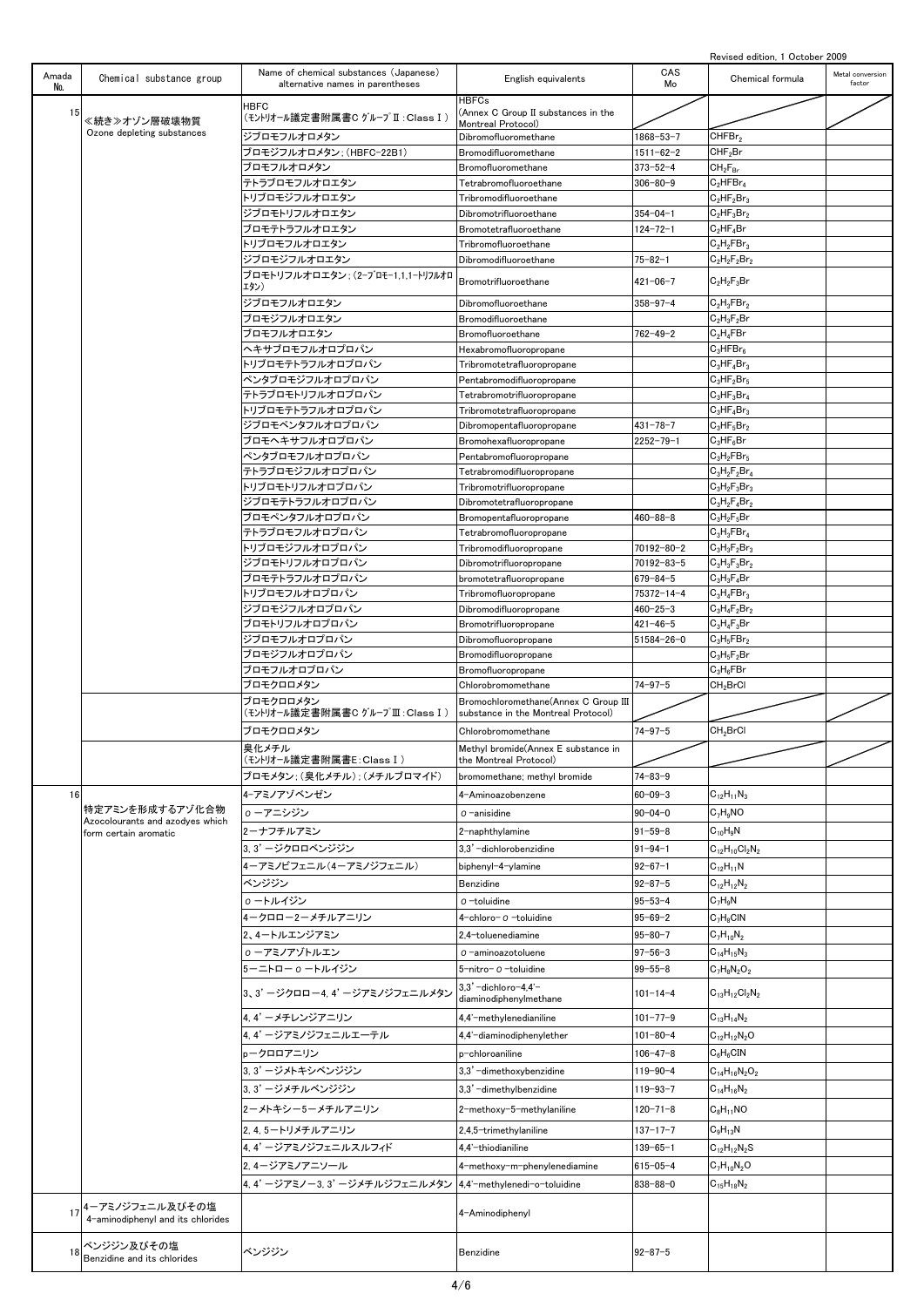| Revised edition, 1 October 2009 |  |
|---------------------------------|--|

|              |                                                                                                                                                                                                                                                         |                                                                                                                               |                                                                                                                                   |                                                        | Revised edition, I October 2009 |                            |
|--------------|---------------------------------------------------------------------------------------------------------------------------------------------------------------------------------------------------------------------------------------------------------|-------------------------------------------------------------------------------------------------------------------------------|-----------------------------------------------------------------------------------------------------------------------------------|--------------------------------------------------------|---------------------------------|----------------------------|
| Amada<br>No. | Chemical substance group                                                                                                                                                                                                                                | Name of chemical substances (Japanese)<br>alternative names in parentheses                                                    | English equivalents                                                                                                               | CAS<br>Mo                                              | Chemical formula                | Metal conversion<br>factor |
|              | N,N-ジトリルーpーフェニレンジアミン、N-トリルー<br>N'キシリルーパラーフェニレンジ アミン又 はN,N'-<br>ジキシリルーパラーフェニレンジアミン<br>《特定アミン化合物》<br>19 N,N'-Ditolyl-p-phenylenediamine,<br>N-tolyl-N'-xylyl-p-<br>phenylenediamine, or N,N'-dixylyl-p-<br>phenylenediamine<br>《Specified amine Compound》 | N,N-ジトリル-p-フェニレンジアミン、N-トリル-N'キシリル-パラ-<br>フェニレンジアミン又はN.N'ージキシリルーパラーフェニレンジアミン                                                   | N,N'-ditolyl-p-phenylenediamine<br>N,N'-dixylyl-p-phenylenediamine<br>N-toly-N'-xylyl-p-phenylenediamine                          | 27417-40-9<br>$(28726 - 30 - 9)$<br>$(70290 - 05 - 0)$ |                                 |                            |
| 20           | ヘキサクロロベンゼン<br>Hexachlorobenzene                                                                                                                                                                                                                         | ヘキサクロロベンゼン                                                                                                                    | Hexachlorobenzene                                                                                                                 | $118 - 74 - 1$                                         | $C_6Cl_6$                       |                            |
|              | 2.4.6-トリターシャリー<br>21 ブチルフェノール<br>2,4,6-tri-tert-butylphenol                                                                                                                                                                                             | 2.4.6ートリーターシャリーブチルフェノール;<br>(TTBP)                                                                                            | 2,4,6-tri-tert-butylphenol                                                                                                        | $732 - 26 - 3$                                         |                                 |                            |
| 22           | クロルデン類(ヘプタクロル)<br>Chlordanes(Heptachlor)                                                                                                                                                                                                                | 1.2.4.5.6.7.8.8-オクタクロロ-2.3.3a.4.7.7a-ヘキサヒ<br>ドロ-4.7-メタノ-1H-インデン及びこれらの類縁化<br>合物の混合物(別名クロルデン又はヘプタクロル)                           | Chlordane, pur<br>Heptachlor                                                                                                      | $57 - 74 - 9$<br>$(76 - 44 - 8)$                       |                                 |                            |
| 23           | アルドリン<br>Aldrin                                                                                                                                                                                                                                         | アルドリン; (1.2.3.4.10.10.-ヘキサクロロ-<br>1.4.4a.5.8.8a-ヘキサヒドローエキソー1.4ーエンドー<br>5.8-ジメタノナフタレン)                                         | 1,2,3,4,10,10-Hexachloro-1,4,4a,5,8,8a-<br>hexahydro-exo-1,4-end-5,8-<br>dimethanonaphthalene (Synonym:<br>Aldrin)                | $309 - 00 - 2$                                         |                                 |                            |
| 24           | エンドリン<br>Endrin                                                                                                                                                                                                                                         | エンドリン; (1.2.3.4.10.10. へキサクロロ-6.7-エポ<br>キシ-1.4.4a.5.6.7.8.8a-オクタヒドロ-エンド-1.4-エ<br>ンドー5.8ージメタノナフタレン)                            | 1,2,3,4,10,10-Hexachloro-6,7-epoxy-<br>1,4,4a,5,6,7,8,8a-octahydro-end-1,4-<br>end-5,8-dimethyanonaphthalene<br>(Synonym: Endrin) | $72 - 20 - 8$                                          |                                 |                            |
| 25           | ディルドリン<br>Dieldrin                                                                                                                                                                                                                                      | ディルドリン; (1.2.3.4.10.10.-ヘキサクロロ-6.7-エ<br>ポキシ-1.4.4a.5.6.7.8.8a-オクタヒドロ-エキソ-1.4- Dimethylsulfamoylchloride<br>エンドー5.8ージメタノナフタレン) |                                                                                                                                   | $60 - 57 - 1$                                          |                                 |                            |
| 26           | 1, 1, 1・トリクロロー2,<br>2-ビスエタン(DDT)<br>1,1,1-trichloro-2,2-bis(p-<br>chlorophenyl)ethane(DDT)                                                                                                                                                              | 1.1.1-トリクロロ-2.2-ビスエタン; (DDT) ; (クロロ<br>フェノタン): (ジクロロジフェニルトリクロロエタン)                                                            | <b>DDT</b>                                                                                                                        | $50 - 29 - 3(789 -$<br>$02 - 06$ )                     | $C_{14}H_9Cl_5$                 |                            |
| 27           | トキサフェン<br>Toxaphene                                                                                                                                                                                                                                     | トキサフェン; (ポリクロロ-2.2-ジメチル-3-メチリ<br>デンビシクロ[2.2.1] ヘプタン)                                                                          | Polychloro-2,2-dimethyl-3-<br>methylidenebicyclo[2.2.1]heptane<br>(Synonym: Toxaphene)                                            | $8001 - 35 - 2$                                        |                                 |                            |
|              | マイレックス<br>$28$ Mirex                                                                                                                                                                                                                                    | マイレックス; (ドデカクロロオクタヒドロ-1,3,4-メテ<br>ノー2Hーシクロブタ(c, d)ペンタレン)                                                                      | Mirex (Perchlordecone) ;<br>Dodecachlorooctahydro-1,3,4-<br>metheno-2H-cycrobuta(cd)pentalene                                     | $2385 - 85 - 5$                                        | $C_{10}Cl_{12}$                 |                            |
| 29           | ベンゼン<br>Benzene                                                                                                                                                                                                                                         | ベンゼン                                                                                                                          | Benzene                                                                                                                           | $71 - 43 - 2$                                          |                                 |                            |
| 30           | 黄燐<br>Yellow phosphorus                                                                                                                                                                                                                                 | 黄燐                                                                                                                            | White phosphorus                                                                                                                  | $12185 - 10 - 3$                                       |                                 |                            |
| 31           | 4-ニトロジフェニル及びその塩<br>4-nitrobiphenyl and its chlorides                                                                                                                                                                                                    | 4-ニトロジフェニル及びその塩                                                                                                               | 4-nitrodiphenyl                                                                                                                   | $92 - 93 - 3$                                          |                                 |                            |
|              | ビス(クロロメチル)エーテル<br>Bis(chloromethyl) ether                                                                                                                                                                                                               | ビス(クロロメチル)エーテル                                                                                                                | Bis (chloromethyl) ether                                                                                                          | $542 - 88 - 1$                                         |                                 |                            |
| 33           | クロロエチレン (モノマー)<br>(塩化ビニル(モノマー)<br>Chloroethylene(monomer)<br>(Vinvl chloride (monomer))                                                                                                                                                                 | クロロエチレン(モノマー)<br>(塩化ビニル(モノマー)                                                                                                 | Chloro-1-ethylene (monomer vinyl<br>chloride)                                                                                     | $75 - 01 - 4$                                          |                                 |                            |
|              | ベータナフチルアミン<br>34 及びその塩                                                                                                                                                                                                                                  | β-ナフチルアミン及びその塩                                                                                                                | Bete naphthylamine                                                                                                                | $91 - 59 - 8$                                          |                                 |                            |
|              | Beta-naphthylamine and its<br>chlorides                                                                                                                                                                                                                 | 2-ナフチルアミンベーターナフチルアミン                                                                                                          | 2-naphthylamine                                                                                                                   | $91 - 59 - 8$                                          |                                 |                            |
| 35           | モノメチルーテトラクロロジフェニルメ<br>タン<br>Monomethyl-tetrachlorodiphenyl<br>methane                                                                                                                                                                                   | モノメチルーテトラクロロジフェニルメタン:<br>(Ugilec141)                                                                                          | Monomethyl - tetrachlorodiphenyl<br>methane Trade name: Ugilec 141                                                                | 76253-60-6                                             |                                 |                            |
|              | モノメチルージクロロジフェニルメタン<br>36 Monomethyl dichloro diphenyl<br>methane                                                                                                                                                                                        | モノメチル-ジクロロジフェニルメタン: (Ugilec121)                                                                                               |                                                                                                                                   |                                                        |                                 |                            |
| 37           | ヘキサクロロエタン<br>Hexachloroethane                                                                                                                                                                                                                           | ヘキサクロロエタン                                                                                                                     | Hexachloroethane                                                                                                                  | $67 - 55 - 6$                                          |                                 |                            |
|              | モノメチルジブロモジフェニルメタン<br>38 Monomethyl-dibromo-diphenyl<br>methane                                                                                                                                                                                          | モノメチルジブロモジフェニルメタン(DBBT)                                                                                                       | Monomethyl-dibromo-diphenyl methane<br>Trade name: DBBT                                                                           | $99688 - 47 - 8$                                       |                                 |                            |
| 39           | オクタメチルピロホスホルアミド<br>Octamethyl pyrophosphoramide                                                                                                                                                                                                         | オクタメチルピロホスホルアミド: (シュラーダン)                                                                                                     | Schradan                                                                                                                          | $152 - 16 - 9$                                         |                                 |                            |
| 40           | 四アルキル鉛<br>Tetraalkyllead                                                                                                                                                                                                                                | 四アルキル鉛                                                                                                                        | Ethyltrimethyl lead                                                                                                               | $1762 - 26 - 1$                                        |                                 |                            |
| 41           | ジエチルパラニトロフェニルチオホス<br>フェイト<br>Dimethylparanitrophenyl<br>thiophosphate                                                                                                                                                                                   | ジエチルパラニトロフェニルチオホスフェイト;(パ<br>ラチオン); (エチルパラチオン)                                                                                 | O,O-Diethyl O-(4-nitrophenyl)<br>phosphorothioate                                                                                 | $56 - 38 - 2$                                          |                                 |                            |
|              | ジメチルエチルメルカプトエチルチオ<br>ホスフェイト<br>Dimethylethylmercapto<br>ethylthiophosphate                                                                                                                                                                              | ジメチルエチルメルカプトエチルチオホスフェイト;<br>(メチルジメトン)                                                                                         | Demeton-methyl                                                                                                                    | $8022 - 00 - 2$                                        |                                 |                            |